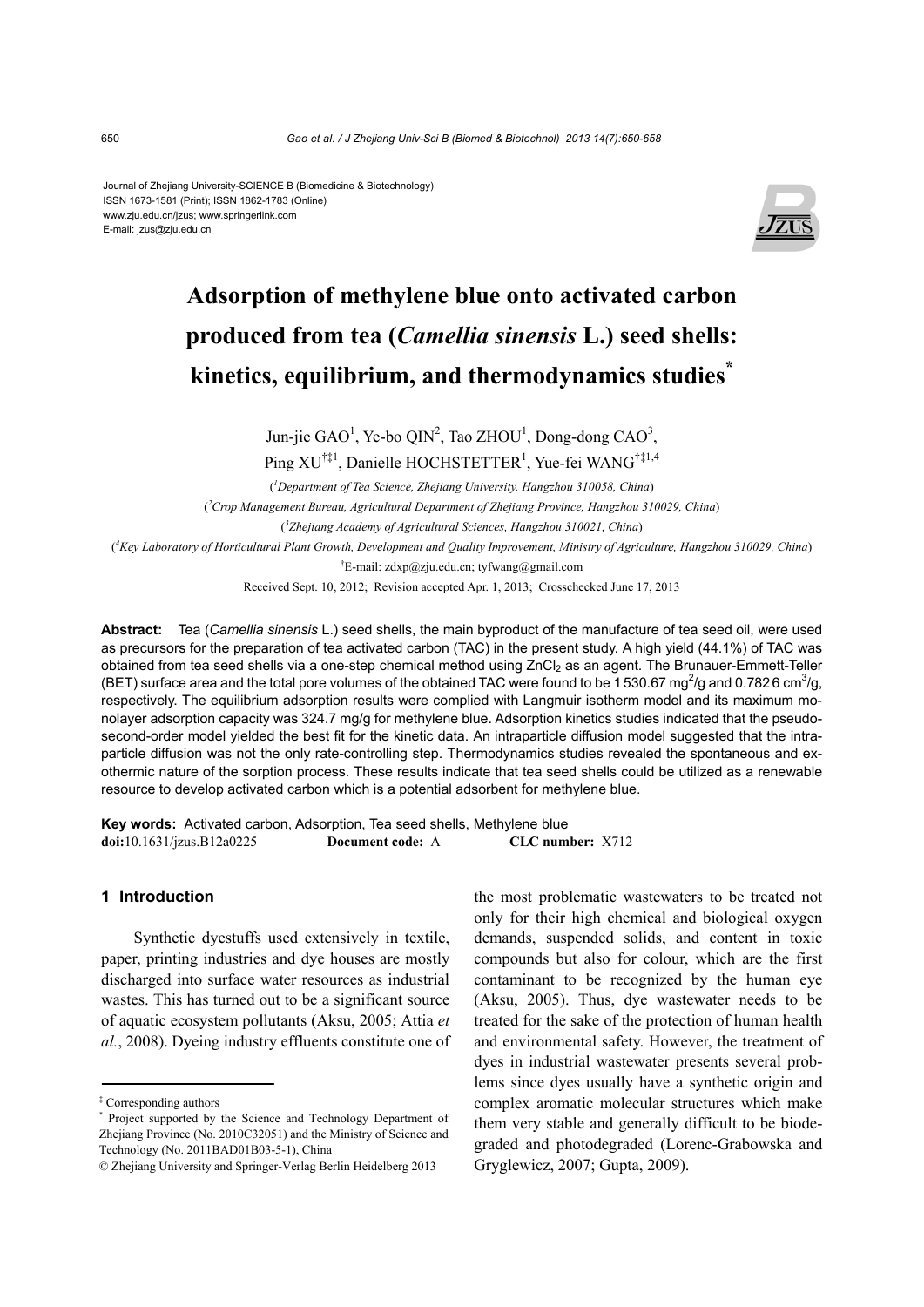Recently, the removal of dyes from wastewater through adsorption techniques has proven promising due to its simplicity, inexpensiveness, and efficiency (Wang *et al.*, 2005; Baccar *et al.*, 2010; Dural *et al.*, 2011; Kyzas *et al.*, 2012). Adsorption is the process by which a solid adsorbent can attract a component in water to its surface and form an attachment via a physical or chemical bond, thus removing the component from the fluid phase (Demirbas *et al.*, 2008). A successful adsorption process not only depends on dye adsorption performance of the adsorbents, but also on the constant supply of the materials for the process (Han *et al.*, 2008). Activated carbon is known for its unique properties including porous structure, high specific surface areas, and large sorption capacities (Dural *et al.*, 2011). It is also an excellent adsorbent, and can be used for a variety of purposes, such as purification and separation, in the abatement of hazardous contaminants, in municipal and industrial wastewater treatment, as a catalyst or catalyst support in medicine, and in the recovery of valuable metals, etc. (Sun and Jiang, 2010).

However, the costs of preparing activated carbon have historically been high. Currently agro-industrial waste, a renewable resource, is considered to be a promising candidate for the production of activated carbon and would make activated carbon widely available for adsorption. Previously, many activated carbons have been prepared from agro-industrial waste biomasses, including coconut shell (Azevedo *et al.*, 2007), waste apricot (Nal, 2006), olive stone (Kula *et al.*, 2008), coffee residue (Boudrahem *et al.*, 2011), piassava fiber (Avelar *et al.*, 2010), rice husk (Kalderis *et al.*, 2008), and pomegranate seed (Uçar *et al.*, 2009).

It is estimated that over a million tons of tea seed shells are produced annually in China. Driving the popularity of tea seed oil in recent years is the fact that it is an edible oil of high quality, containing more than 84% unsaturated fatty acid while the predominant fatty acids are oleic acid and linoleic acid (Sahari *et al.*, 2004; Demirbas, 2009). As the popularity of tea seed oil has increased, the amount of tea seed shells, the main byproduct during manufacture of seed oil, has greatly increased as well. However, tea seed shells are not typically utilized and the majorities are discarded as agro-industrial waste. Due to the large quantities of material available and the consistent accumulation of tea seed shells, there is a need for efficient management of them.

Therefore, the aim of this research was to prepare activated carbon from tea seed shells by using a  $ZnCl<sub>2</sub>$  activation method, to investigate its textural and chemical surface characterization, and to study its adsorption of methylene blue (MB) including kinetics, equilibrium, and thermodynamics studies.

## **2 Materials and methods**

#### **2.1 Raw materials**

Tea seed used for the preparation of activated carbon was collected from the Panban tea garden (Zhejiang, China). The seed shell was removed from the seed, dried at 110 °C for 12 h, ground and sieved to a particle size range of 40–60 meshes, and then stored in sealed containers for experimentation.

## **2.2 Adsorbate**

A cationic dye MB was chosen for the adsorption experiments. Stock solutions of 500 mg/L dye were prepared with distilled water and the required concentrations were obtained by diluting.

# **2.3 Preparation of the activated carbon**

A one-step method of preparation of the activated carbon was selected in this paper. The processed raw material was soaked in  $ZnCl<sub>2</sub>$  solution with an impregnation ratio of 1:1 for 24 h and then dried at 110 °C for 6 h. The dried mixture was put into a furnace and heated to 500 °C at the rate of 20 °C/min under a constant N<sub>2</sub> (99.99%) flow of 120 cm<sup>3</sup>/min. The activation process was maintained for 1 h. Then, the activated substance was repeatedly washed with 0.1 mol/L HCl followed by distilled water until the pH reached 7. Finally, the product was dried at 110 °C for 8 h, ground and sieved to a particle size of 180 meshes for further studies. The yield of activated carbon is defined as the weight after activation, washing, and drying. The percent yield was calculated by

$$
Yield = \frac{m}{M} \times 100\%,\tag{1}
$$

where *m* and *M* are the dry weights (g) of the activated carbon and the precursor, respectively.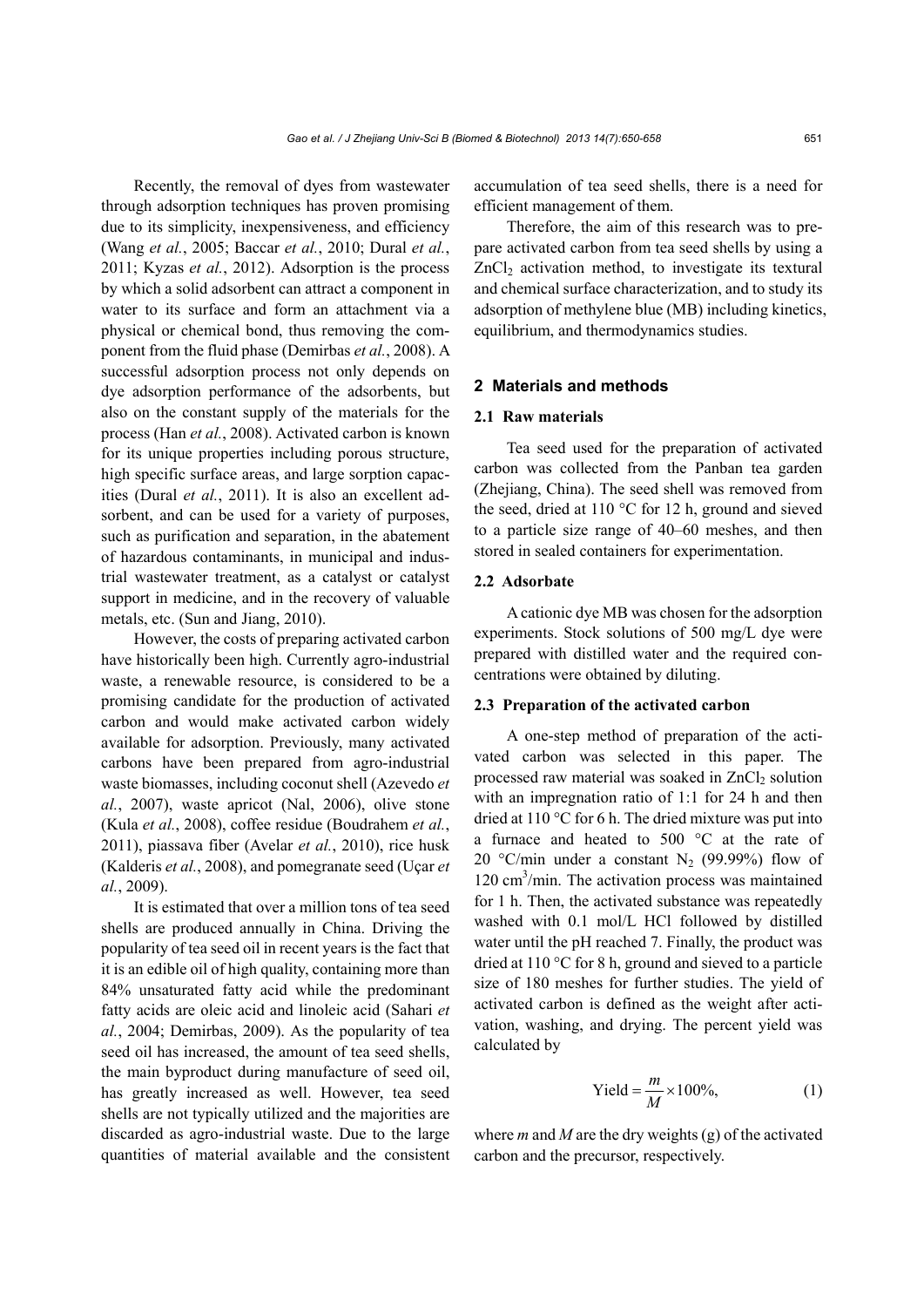#### **2.4 Preparation of the activated carbon**

Textural characterization of the activated carbon was measured by  $N_2$  adsorption at 77 K (AUTO-SORB-1-C QUANTACHROME, America). Surface functional groups were examined using Fourier transform infrared analysis (AVA TAR370, America) with a scanning range of 4000–400  $\text{cm}^{-1}$ . The surface morphology was detected by a scanning electron microscope (SEM; HITACHI S-3000N, Japan). The point of zero charge  $(pH_{pzc})$  was determined according to the method described by Foo and Hameed (2011a).

# **2.5 Batch adsorption studies**

MB kinetic and isotherm adsorption experiments were carried out to evaluate the adsorption performance. The equilibrium adsorption research was completed by adding a fixed amount of activated carbon into 25 ml different initial concentrations of MB. The kinetic adsorption studies were performed by adding 0.2 g activated carbon into 200 ml different initial concentrations of MB. The aqueous samples were taken at pre-set time intervals and their concentrations were determined. Concentration determination of all the samples was filtered before they were measured by UV-6100A spectrophotometer at the maximum absorption wavelength of 664 nm. The amount of MB adsorption at equilibrium was calculated by

$$
q_e = (C_o - C_e)V/W, \t\t(2)
$$

where  $C_0$  and  $C_e$  (mg/L) are the initial and equilibrium concentrations of MB, respectively, *V* (L) is the volume of the solution, and *W* (g) is the mass of adsorbents used. The uptake of MB at time  $t$ ,  $q_t$  (mg/g) was calculated by

$$
q_t = (C_o - C_t)V/W, \t\t(3)
$$

where  $C_t$  is the concentration of MB at any time.

## **3 Results and discussion**

# **3.1 Yield**

As can be seen from Table 1, a high yield of tea activated carbon (TAC) was obtained with a desiring

characteristic, this should be attributed to the lower temperature used in the chemical activation, which reduced the amount of compounds liberated by volatilization (Avelar *et al.*, 2010).

Table 1 Textural characteristics, yield, and pH<sub>pzc</sub> of tea **activated carbon (TAC)** 

| Parameter                                         | Value  |
|---------------------------------------------------|--------|
| $S_{\text{BET}}$ (m <sup>2</sup> /g)              | 1530   |
| $V_T$ (cm <sup>3</sup> /g)                        | 0.7826 |
| $V_{\text{mic}}$ (cm <sup>3</sup> /g)             | 0.5989 |
| $V_{\text{mes}}\left(\text{cm}^3/\text{g}\right)$ | 0.1837 |
| $D_{\rm ap}$ (nm)                                 | 2.045  |
| Yield $(\% )$                                     | 44.10  |
| $\rm{pH}_{\rm{pzc}}$                              | 6.30   |

 $S_{\text{BET}}$ : Brunauer-Emmett-Teller (BET) surface area;  $V_T$ : total pore volume;  $V_{\text{mic}}$ : micropore volume;  $V_{\text{mes}}$ : mesopore volume; *D*ap: average pore diameter

#### **3.2 Characterization of TAC**

#### 3.2.1 Textural characterization

Fig. 1 shows the  $N_2$  adsorption and desorption at 77 K of TAC, from which it can be seen that a sharp increase of adsorption volume occurred at low relative pressure, and at high relative pressure the adsorption volume reached a plateau. According to the International Union of Pure and Applied Chemistry (IUPAC) classification for adsorption isotherm, the isotherm is classified as type I, indicating the presence of large fractions of micropores and in some cases mesopores (Dural *et al.*, 2011).



Fig. 1 N<sub>2</sub> adsorption and desorption isotherms of tea

Pore size distribution is a very important property of adsorbents because the difference in the pore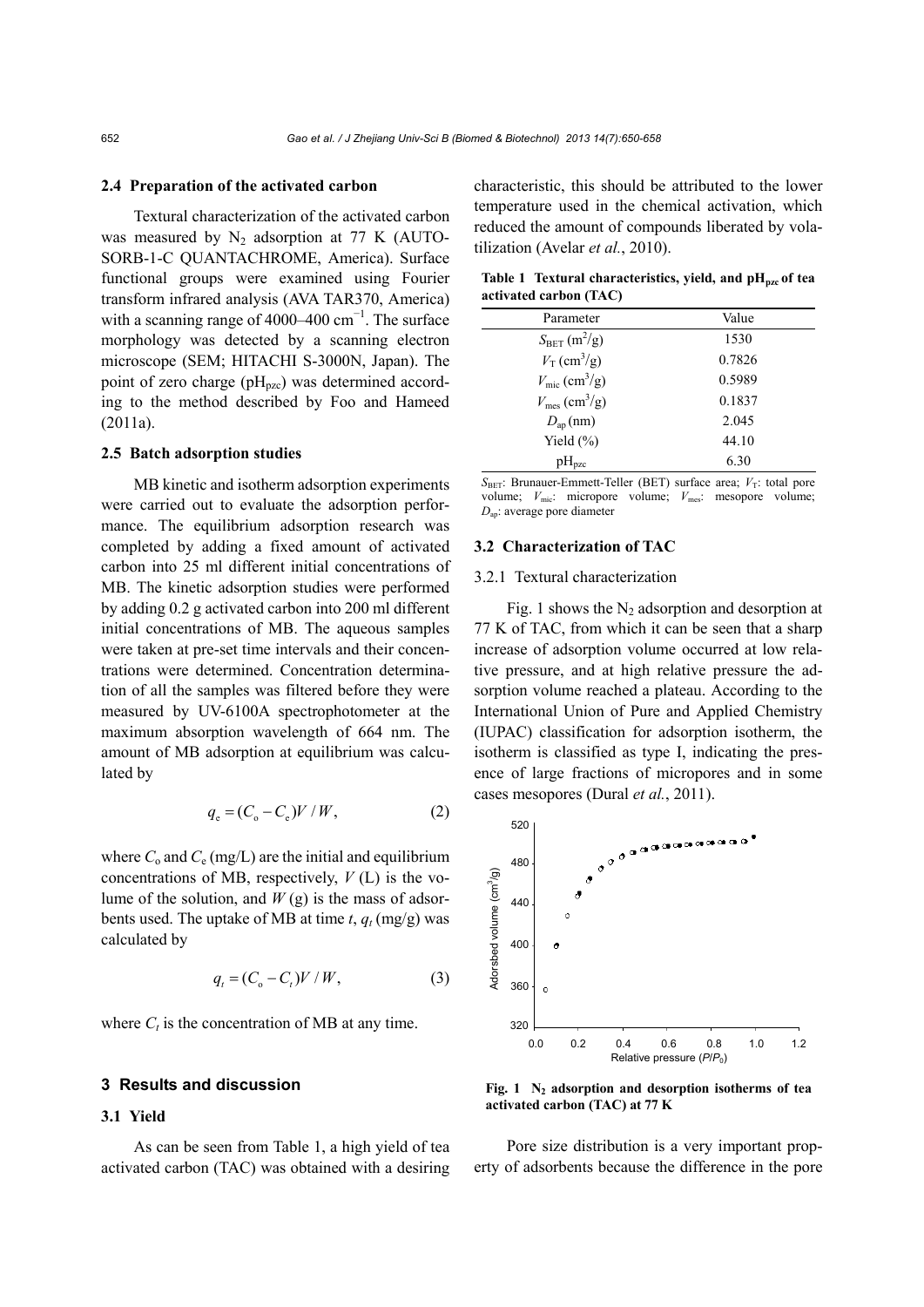size affects the adsorption capacity for molecules of different sizes and shapes, and also this is one of the criteria by which carbon adsorbents are selected for a particular application (Xiao *et al.*, 2012). The pore size distribution of the TAC inillustrates that the sizes of the pores are smaller than 4.0 nm, in which pores less than 2.0 nm account for a large percentage (Fig. 2). From the data presented in Table 1, it can be seen that the  $D_{\text{an}}$  value is 2.045 nm which is very near 2.0 nm indicating a great development of micropores based on the classification adopted by IUPAC: micropores  $(\leq 2$  nm), mesopores  $(2-50 \text{ nm})$ , and macropores (>50 nm). Table 2 sums up activated carbon samples prepared from various agriculture waste biomass with  $ZnCl<sub>2</sub>$  as an agent. Though the Brunauer-Emmett-Teller (BET) surface areas of activated carbons produced from sugar beet bagasse and *Enteromorpha prolifera* are higher than that in the present work, the BET surface area of the TAC is much higher than others listed in Table 2, from which it can be detected that it is a good choice to utilize tea seed shells for producing activated carbons of high specific surface area with the modification of  $ZnCl<sub>2</sub>$ .

SEM micrographs of TAC under different magnifications are given in Fig. 3. It can be observed that the rough surface is filled with cavities and irregular holes, which resulted from the evaporation of  $ZnCl<sub>2</sub>$ during carbonization, leaving the space previously occupied by the reagent (Demiral and Gündüzoğlu, 2010).

## 3.2.2 Chemical surface characterization

Surface functional groups within activated carbon contribute significantly to its adsorption ability, as ion exchangers, adsorbents, catalysts, and catalyst supports (Ren *et al.*, 2011). Fourier transform infrared spectroscopy (FTIR) spectra of the precursor and TAC are presented in Fig. 4. The bands located at  $3420-3385$  cm<sup>-1</sup> in both of spectra were typically attributed to O–H stretching vibration of hydroxyl functional groups. The precursor had a peak at 2925 cm<sup>-1</sup> which was attributed to the C–H, yet there was a decrease in the spectrum of TAC. Significant differences occurred at the bands from 1700– 1000 cm<sup>−</sup><sup>1</sup> . For the spectrum of the precursor, the band at 1739  $cm^{-1}$  is ascribed to C=O. The band at





(a) Micropore size distribution by Horvath-Kawazoe (HK) method; (b) Mesopore size distribution by Barrett-Joyner-Halenda (BJH) method

| Table 2 Activated carbons from agriculture residues by chemical activation with $ZnCl2$ |  |
|-----------------------------------------------------------------------------------------|--|
|                                                                                         |  |

| Precursor              | Activation<br>temperature $(^{\circ}C)$ | Activation<br>time (min) | <b>BET</b> surface<br>area $(m^2/g)$ | Reference                     |
|------------------------|-----------------------------------------|--------------------------|--------------------------------------|-------------------------------|
| Terminalia arjuna nut  | 500                                     | 60                       | 1260                                 | Mohanty et al. (2005)         |
| Coconut shell          | 500                                     | 180                      | 1266                                 | Azevedo et al. (2007)         |
| Rice husk              | 700                                     | 30                       | 750                                  | Kalderis et al. (2008)        |
| Olive stone            | 650                                     | 120                      | 790                                  | Kula <i>et al.</i> (2008)     |
| Pomegranate seed       | 600                                     | 60                       | 979                                  | Uçar <i>et al.</i> $(2009)$   |
| Piassava fiber         | 500                                     | 240                      | 1190                                 | Avelar <i>et al.</i> (2010)   |
| Sugar beet bagasse     | 700                                     | 90                       | 1826                                 | Demiral and Gündüzoğlu (2010) |
| Enteromorpha prolifera | 500                                     | 60                       | 1688                                 | Li <i>et al.</i> $(2010)$     |
| Coffee residue         | 600                                     | 60                       | 889                                  | Boudrahem et al. (2011)       |
| Tea seed shell         | 500                                     | 60                       | 1530                                 | Present study                 |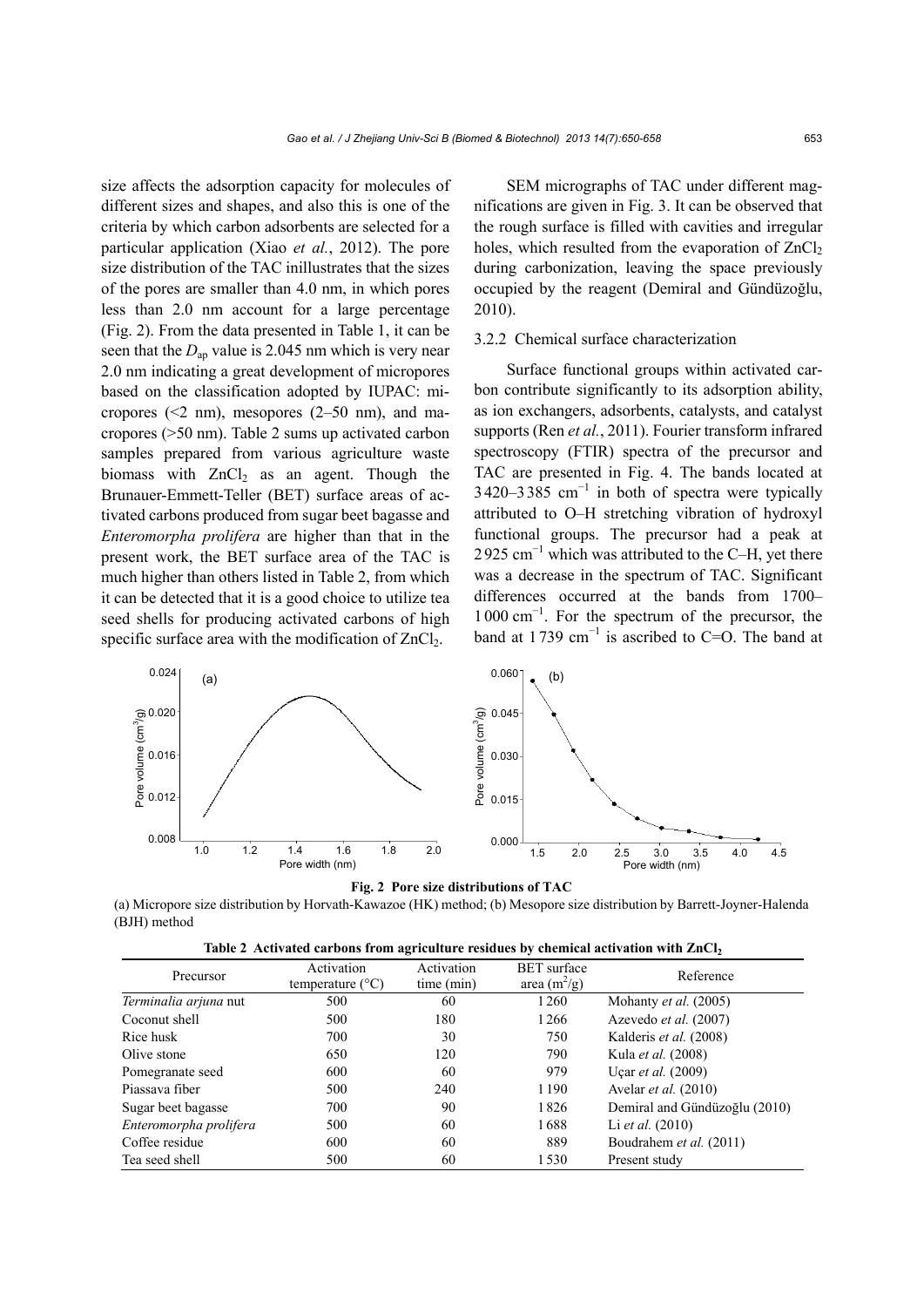

**Fig. 3 SEM images of TAC under different magnifications: (a) 2700×; (b) 5000×** 



1618 cm<sup>−</sup><sup>1</sup> is ascribed to the olefinic (C=C) vibrations. The band at  $1258 \text{ cm}^{-1}$  may be attributed to esters, ethers or phenol groups and the band at  $1048 \text{ cm}^{-1}$ corresponded to the alcohol groups (R–OH) (Baccar *et al.*, 2009). For the spectrum of the precursor, the band around 1560 cm<sup>-1</sup> arose from C=C stretching in an aromatic ring. The band at  $1380 \text{ cm}^{-1}$  could be assigned to the C=C stretching of aromatic rings polarized by oxygen atoms bound near one of the C atoms (Njoku and Hameed, 2011). The peak occurring at  $1120 \text{ cm}^{-1}$  was ascribed to the presence of C–O. So, it can be concluded that the surface functional groups were significantly different between

samples treated with  $ZnCl<sub>2</sub>$  and those not treated. The changes in the FT-IR spectrum of TAC were evidence of the formation of structures containing multiple carbon-carbon bonds as well as the elimination of originally present oxygen and hydrogen atoms (Chen *et al.*, 2011). As can be seen from Table 1, the  $pH<sub>nzc</sub>$ value was 6.30 indicating the acidic nature of the TAC.

#### **3.3 Adsorption kinetics**

Kinetic study is important to the adsorption process because it depicts the uptake rate of adsorbate and controls the residual time of the whole adsorption process (Demirbas *et al.*, 2009). To explore the controlling mechanism of the adsorption process, the experimental data were fitted to the pseudo-first-order, pseudo-second-order, and intraparticle diffusion models.

The linear forms of the pseudo-first-order and the pseudo-second-order are represented by

$$
\ln(q_{\rm e} - q_t) = \ln q_{\rm e} - K_{\rm i}t,\tag{4}
$$

$$
\frac{t}{q_t} = \frac{1}{K_2 q_e^2} + \frac{t}{q_e},
$$
\n(5)

where  $K_1$  (min<sup>-1</sup>) and  $K_2$  (g·mg<sup>-1</sup>·min<sup>-1</sup>) are the rate constants of the pseudo-first-order and pseudosecond-order, respectively.

The parameters of kinetic models parameters and the correlation coefficient  $(R^2)$  values for different initial concentrations are listed in Table 3. As can be seen, the  $R^2$  values obtained from the pseudosecond-order were consistently higher than those from the pseudo-first-order. In addition, the  $q_e$  values coincided with the expected  $q_e$  values ( $q_{e,exp}$ ). That indicates that the adsorption perfectly obeys the pseudo-second-order model meaning the controlling rate step is chemisorption. Meanwhile, the result showed that the rate of adsorption depended on the availability of adsorption sites on the surface of adsorbent rather than MB concentration in bulk solution (Liu, 2008).

To evaluate the contribution of intraparticle diffusion to the sorption mechanism, an intraparticle diffusion model is introduced in this paper. The equation is expressed as

$$
q_t = K_p t^{0.5} + C,\t\t(6)
$$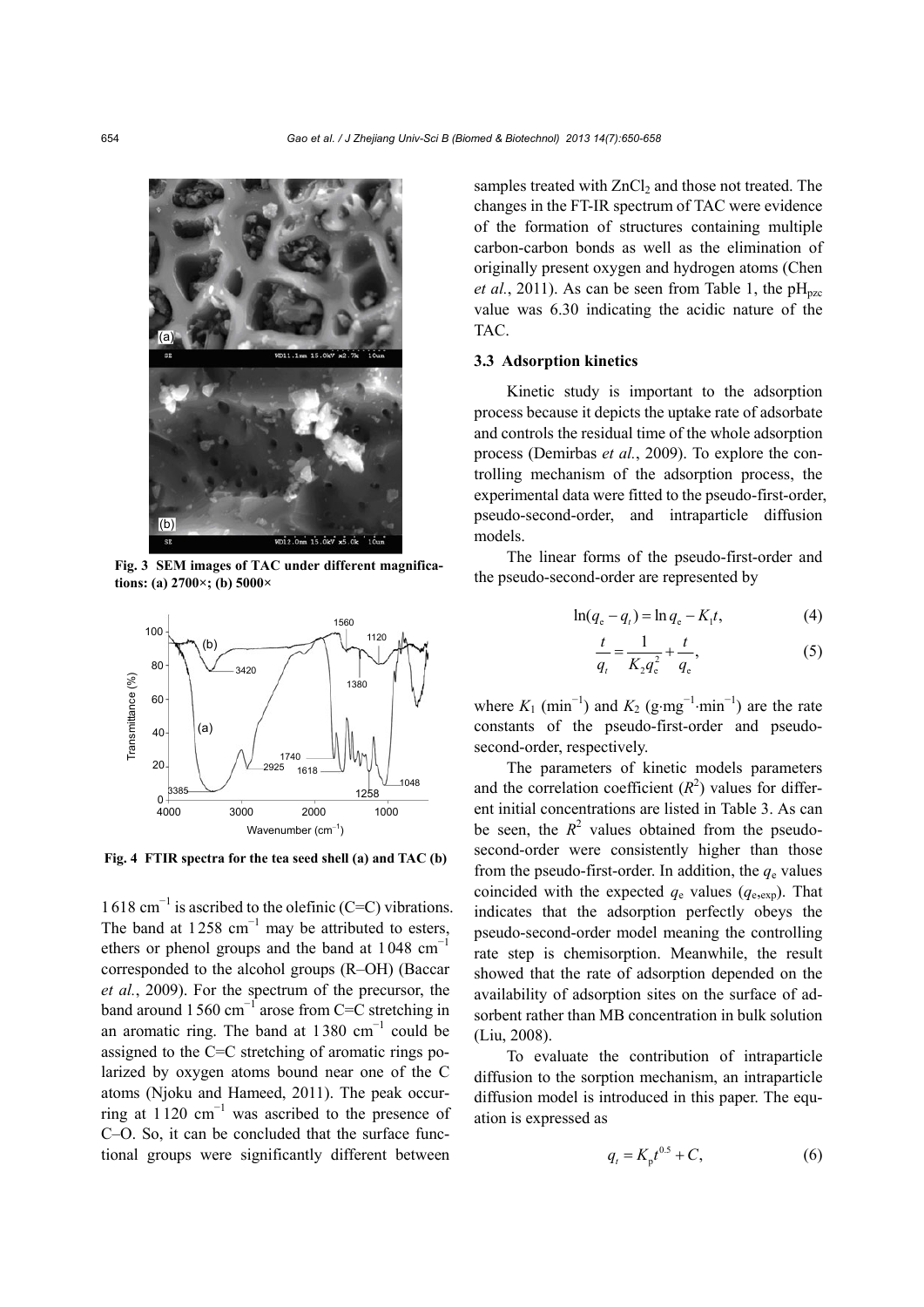| ັດ     | $q_{e,exp}$ | Pseudo-first-order         |              |         | Pseudo-second-order                          |              |       |
|--------|-------------|----------------------------|--------------|---------|----------------------------------------------|--------------|-------|
| (mg/L) | (mg/g)      | $K_1$ (min <sup>-1</sup> ) | $q_e$ (mg/g) | $R^2$   | $K_2$ (g·mg <sup>-1</sup> ·min <sup>-1</sup> | $q_e$ (mg/g) | $R^2$ |
| 150    | 1499        | 0.014.23                   | 3.600        | 0.8678  | 0.012700                                     | 150.2        | .000  |
| 200    | 199.7       | 0.01700                    | 15.01        | 0.9160  | 0.004040                                     | 200.4        | .000  |
| 250    | 248.8       | 0.01330                    | 46.11        | 0.822.0 | 0.001 090                                    | 250.0        | .000  |

**Table 3 Kinetic model parameters and correlation coefficients for adsorption of MB at different initial concentrations onto TAC (25 °C, pH=7.5)**

where  $K_p$  represents the rate constant (mg·g<sup>-1</sup>·min<sup>-0.5</sup>), and *C* (mg/g) is a constant reflecting the significance of the boundary layer or mass transfer effect.

As can be seen from Fig. 5, the plot of  $q_t$  vs.  $t^{0.5}$ can be divided into two straight portions for different initial concentrations. In the first portion, it is attributed to the instantaneous utilization of the adsorbing sites on the adsorbent surface and the second portion is ascribed to a very slow diffusion of the MB from the surface film into the micropores, which are the least accessible sites of adsorption (Ma *et al.*, 2011). This suggested that the intraparticle diffusion was not the only rate-controlling step. Meanwhile, this also indicated that external mass transfer of MB molecules onto sorbent particles is also significant in the sorption process, especially at the initial reaction period (Hameed *et al.*, 2009).



**Fig. 5 Intraparticle diffusion plots for adsorption of MB at different initial concentrations**

#### **3.4 Adsorption isotherms**

Adsorption isotherms describe qualitative information of the nature of the solute-surface interaction as well as the specific relation between the concentration of adsorbate and its degree of accumulation onto adsorbent surface at constant temperature (Li and Wang, 2009). The equilibrium data were analyzed by fitting them to two isotherm models, namely the Langmuir and Freundlich isotherm models.

#### 3.4.1 Langmuir isotherm model

The Langmuir model assumes monolayer adsorption onto a surface containing a finite number of adsorption sites of uniform energies of adsorption with no transmigration of adsorbate in the surface plane (Baccar *et al.*, 2010).

The model is represented by

$$
\frac{C_{\rm e}}{q_{\rm e}} = \frac{1}{q_{\rm m}K_{\rm L}} + \frac{C_{\rm e}}{q_{\rm m}},\tag{7}
$$

where  $q_m$  (mg/g) and  $K_L$  (L/mg) are related to the maximum adsorption capacity and Langmuir constant, respectively. The Langmuir dimensionless constant separation factor or equilibrium parameter  $R_L$  is calculated by (Hall *et al.*, 1966)

$$
R_{\rm L} = 1/(1 + K_{\rm L} C_{\rm o}),\tag{8}
$$

where  $R_L$  indicates the shape of the isotherm to be either unfavorable  $(R_L>1)$ , linear  $(R_L=1)$ , favorable  $(0 \le R<sub>L</sub> \le 1)$ , or irreversible  $(R<sub>L</sub>=0)$ .

It can be observed from Fig. 6 that all values of  $R_{\text{L}}$  are between 0 and 1 indicating the adsorption process was favorable. The values of  $R_L$  at low temperatures are smaller than those at high temperatures, from which it can be deduced that the adsorption behavior is more effective at low temperature.



**Fig. 6** *R***L values under different initial concentrations of MB at different temperatures**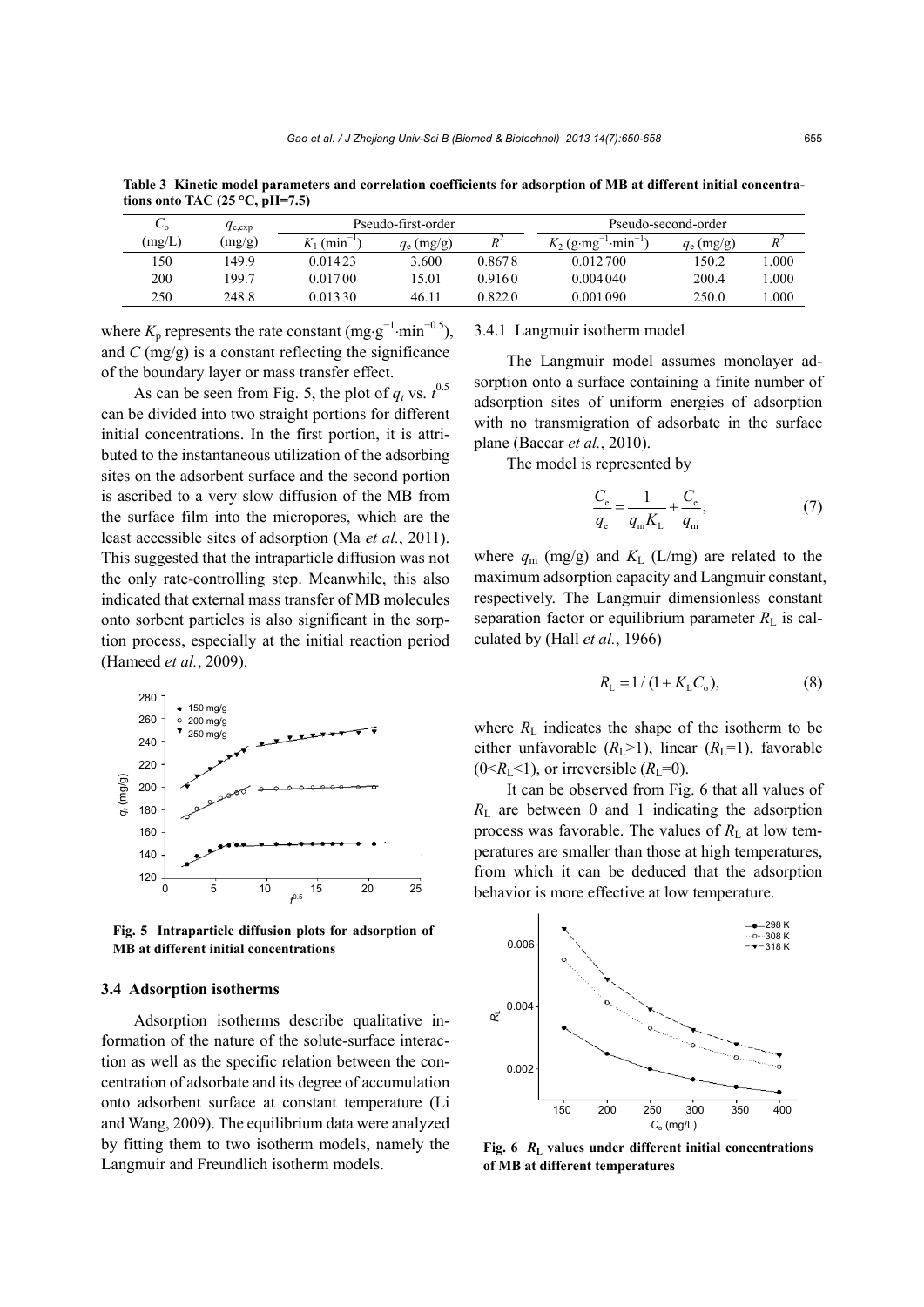#### 3.4.2 Freundlich isotherm model

The empirical Freundlich model, which is known to be satisfactory for low concentrations and based on sorption on a heterogeneous surface (Baccar, *et al.*, 2010), is expressed by

$$
\lg q_{\rm e} = \lg K_{\rm f} + \frac{1}{n} \lg C_{\rm e},\tag{9}
$$

where *n* and  $K_f$  ((mg/g)(L/mg)<sup>1/*n*</sup>) are Freundlich constants related to the favorability of adsorption process and the adsorption capacity of the adsorbate, respectively. If  $1/n<1$ , it indicates a favorable adsorption. Table 4 lists the values of 1/*n* at different temperatures, it can be seen that all the values of 1/*n* are smaller than 1. The favorability of the adsorption process was further confirmed by the result.

The parameters of the isotherm models calculated from the experimental data and the values of correlation coefficient  $(R^2)$  are presented in Table 4. According to the results, the  $R^2$  values for the Langmuir are higher than those in Freundlich isotherm model. It is clear that the equilibrium adsorption data comply with Langmuir isotherm model, which suggests that the adsorption is a process which occurs in a homogeneous surface. Additionally, these results also demonstrated no interaction and transmigration of dyes in the plane of the neighboring surface (Foo and Hameed, 2011c). As can be seen from Table 4, the

value of  $K<sub>L</sub>$  decreased with temperature increase, which implied that low temperature favored the adsorption process. For the sake of comparison, Table 5 lists the maximum monolayer adsorption of MB onto activated carbons derived from different precursors. Based on the data in Table 5, it was found that TAC displayed a relatively high adsorption capacity of MB.

#### **3.5 Adsorption thermodynamics**

The thermodynamic parameters such as free energy ( $\Delta G^0$ ), enthalpy ( $\Delta H^0$ ), and entropy ( $\Delta S^0$ ) give a description of adsorption behavior related to temperature. Parameters can be calculated from

$$
\Delta G^0 = -RT \ln K_L,\tag{10}
$$

$$
\ln K_{\rm L} = \frac{\Delta S^0}{R} - \frac{\Delta H^0}{RT},\tag{11}
$$

where  $K_L$  (L/mol) is from Langmuir equation, *R* is the gas constant  $(8.314 \text{ J/(mol·K)})$ , and  $T(K)$  is the temperature in Kelvin.

As can be seen from Table 6, the values of  $\Delta G^0$ were consistently negative at all temperatures measured, which revealed the adsorption process was feasible and spontaneous in nature. Furthermore, the absolute values of  $\Delta G^0$  decrease with the increase of the temperature indicating that the sorption process is more favorable at low temperature. The negative

**Table 4 Isotherm model parameters and correlation coefficients for adsorption of MB onto TAC at different temperatures** 

| Temperature |                    | Langmuir isotherm model |        | Freundlich isotherm model       |         |        |
|-------------|--------------------|-------------------------|--------|---------------------------------|---------|--------|
| (K)         | $q_{\rm m}$ (mg/g) | $K_{\text{L}}$ (L/mg)   | $R^2$  | $K_f((mg/g)\cdot (L/mg)^{1/n})$ | 1/n     | $R^2$  |
| 298         | 324.7              | 2.000                   | 0.9997 | 221.8                           | 0.1010  | 0.9481 |
| 308         | 319.5              | .204                    | 0.9992 | 206.1                           | 0.1102  | 0.9342 |
| 318         | 313.5              | .016                    | 0.9991 | 205.1                           | 0.09785 | 0.9530 |

|  |  | Table 5 Comparison of maximum monolayer adsorption of MB onto activated carbons from different precursors |  |
|--|--|-----------------------------------------------------------------------------------------------------------|--|
|  |  |                                                                                                           |  |

| Precursor                      | Agent             | Adsorption capacity $(mg/g)$ | Reference                      |
|--------------------------------|-------------------|------------------------------|--------------------------------|
| Posidonia oceanica dead leaves | ZnCl <sub>2</sub> | 285.7                        | Dural et al. $(2011)$          |
| Cotton stalk                   | ZnCl <sub>2</sub> | 193.5                        | Deng <i>et al.</i> (2009)      |
| Date stones                    | KOH               | 316.1                        | Foo and Hameed (2011b)         |
| Oil palm empty fruit bunch     | KOH               | 344.8                        | Foo and Hameed (2011d)         |
| Cashew nut shell               | KOH               | 68.7                         | Kumar <i>et al.</i> (2011)     |
| Vetiver roots                  | $H_3PO_4$         | 423.0                        | Altenor <i>et al.</i> (2009)   |
| Durian shell                   | $K_2CO_3$         | 289.3                        | Chandra <i>et al.</i> $(2007)$ |
| Tea seed shells                | ZnCl <sub>2</sub> | 342.7                        | This work                      |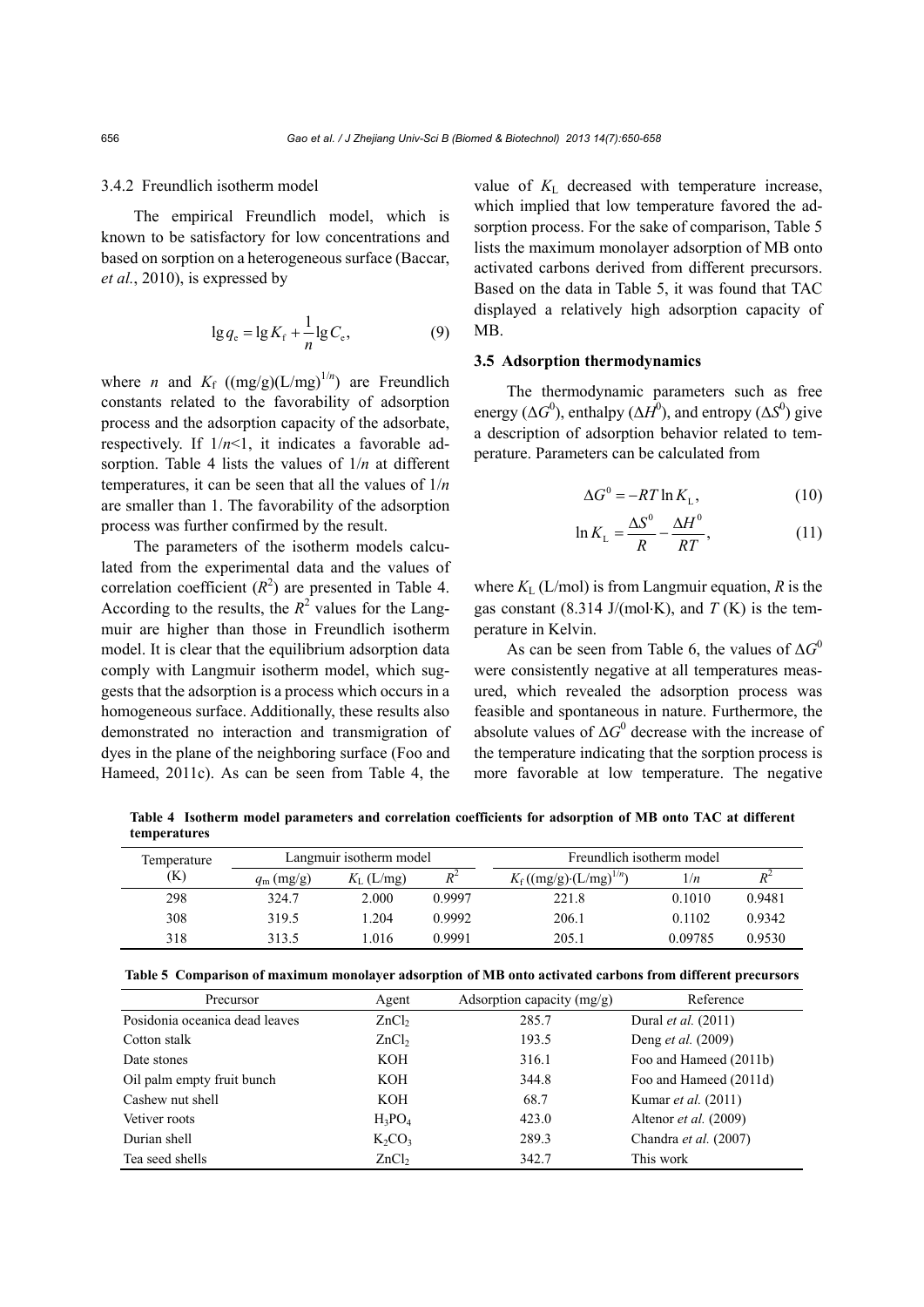| $\wedge H^0$ | $\Lambda S^0$ |          | $\Delta G^0$ (kJ/mol) |           |
|--------------|---------------|----------|-----------------------|-----------|
| (kJ/mol)     | (J/(mol·K))   | 298 K    | 308 K                 | 318 K     |
| $-26.80$     | $-84.64$      | $-1.720$ | $-0.467$              | $-0.0420$ |

**Table 6 Thermodynamic parameters for adsorption of MB onto TAC**

value of  $\Delta H^0$  was indicative of the exothermic nature of the adsorption process. The negative value of Δ*S*<sup>0</sup> suggested the decreased randomness at the solidsolute adsorption systems, which indicated that gain of entropy caused by the water molecules displaced is less than that lost by the MB molecules.

## **4 Conclusions**

In the present study, tea seed shells were modified by using  $ZnCl<sub>2</sub>$  in a one-step method at relatively low energy consumption. The kinetic adsorption complied well with the pseudo-second-order model. The results of the intraparticle diffusion model suggest that intraparticle diffusion was not the sole rate determining step. It was found that the Langmuir isotherm model yielded the best for equilibrium data with the maximum monolayer adsorption of 324.7 mg/g for methylene blue. Thermodynamics studies indicated the spontaneous and exothermic nature of the sorption process.

# **Compliance with ethics guidelines**

Jun-jie GAO, Ye-bo QIN, Tao ZHOU, Dongdong CAO, Ping XU, Danielle HOCHSTETTER, and Yue-fei WANG declare that they have no conflict of interest.

This article does not contain any studies with human or animal subjects performed by any of the authors.

#### **References**

- Aksu, Z., 2005. Application of biosorption for the removal of organic pollutants: a review. *Process Biochem.*, **40**(3-4): 997-1026. [doi:10.1016/j.procbio.2004.04.008]
- Altenor, S., Carene, B., Emmanuel, E., Lambert, J., Ehrhardt, J.J., Gaspard, S., 2009. Adsorption studies of methylene blue and phenol onto vetiver roots activated carbon prepared by chemical activation. *J. Hazard. Mat.*, **165**(1-3): 1029-1039. [doi:10.1016/j.jhazmat.2008.10.133]
- Attia, A.A., Girgis, B.S., Fathy, N.A., 2008. Removal of methylene blue by carbons derived from peach stones by

H3PO4 activation: batch and column studies. *Dyes Pigments*, **76**(1):282-289. [doi:10.1016/j.dyepig.2006.08.039]

- Avelar, F.F., Bianchi, M.L., Gonçalves, M., da Mota, E.G., 2010. The use of piassava fibers (*Attalea funifera*) in the preparation of activated carbon. *Bioresource Technol.*, **101**(12):4639-4645. [doi:10.1016/j.biortech.2010.01.103]
- Azevedo, D., Araujo, J., Bastos-Neto, M., Torres, A.E.B., Jaguaribe, E.F., Cavalcante, C.L., 2007. Microporous activated carbon prepared from coconut shells using chemical activation with zinc chloride. *Microp. Mesop. Mat*., **100**(1-3):361-364. [doi:10.1016/j.micromeso.2006. 11.024]
- Baccar, R., Bouzid, J., Feki, M., Montiel, A., 2009. Preparation of activated carbon from Tunisian olive-waste cakes and its application for adsorption of heavy metal ions. *J. Hazard. Mat.*, **162**(2-3):1522-1529. [doi:10.1016/j. jhazmat.2008.06.041]
- Baccar, R., Blánquez, P., Bouzid, J., Feki, M., Sarrà, M., 2010. Equilibrium, thermodynamic and kinetic studies on adsorption of commercial dye by activated carbon derived from olive-waste cakes. *Chem. Eng. J.*, **165**(2):457-464. [doi:10.1016/j.cej.2010.09.033]
- Boudrahem, F., Soualah, A., Aissani-Benissad, F., 2011. Pb(II) and Cd(II) removal from aqueous solutions using activated carbon developed from coffee residue activated with phosphoric acid and zinc chloride. *J. Chem. Eng. Data*, **56**(5):1946-1955. [doi:10.1021/je1009569]
- Chandra, T.C., Mirna, M., Sudaryanto, Y., Ismadji, S., 2007. Adsorption of basic dye onto activated carbon prepared from durian shell: studies of adsorption equilibrium and kinetics. *Chem. Eng. J*., **127**(1-3):121-129. [doi:10.1016/j. cej.2006.09.011]
- Chen, Y., Zhu, Y., Wang, Z., Li, Y., Wang, L., Ding, L., Gao, X., Ma, Y., Guo, Y., 2011. Application studies of activated carbon derived from rice husks produced by chemicalthermal process—a review. *Adv. Colloid Interf. Sci*., **163**(1):39-52. [doi:10.1016/j.cis.2011.01.006]
- Demiral, H., Gündüzoğlu, G., 2010. Removal of nitrate from aqueous solutions by activated carbon prepared from sugar beet bagasse. *Bioresource Technol.*, **101**(6): 1675-1680. [doi:10.1016/j.biortech.2009.09.087]
- Demirbas, A., 2009. Oil from tea seed by supercritical fluid extraction. *Energy Sources, Part A*, **31**(3):217-222. [doi:10.1080/15567030701524340]
- Demirbas, E., Kobya, M., Sulak, M., 2008. Adsorption kinetics of a basic dye from aqueous solutions onto apricot stone activated carbon. *Bioresource Technol.*, **99**(13): 5368-5373. [doi:10.1016/j.biortech.2007.11.019]
- Demirbas, E., Dizge, N., Sulak, M., Kobya, M., 2009. Adsorption kinetics and equilibrium of copper from aqueous solutions using hazelnut shell activated carbon. *Chem. Eng. J.*, **148**(2-3):480-487. [doi:10.1016/j.cej.2008.09.027]
- Deng, H., Yang, L., Tao, G., Dai, J., 2009. Preparation and characterization of activated carbon from cotton stalk by microwave assisted chemical activation—application in methylene blue adsorption from aqueous solution. *J. Hazard. Mat*., **166**(2):1514-1521. [doi:10.1016/j.jhazmat. 2008.12.080]
- Dural, M.U., Cavas, L., Papageorgiou, S.K., Katsaros, F.K., 2011. Methylene blue adsorption on activated carbon